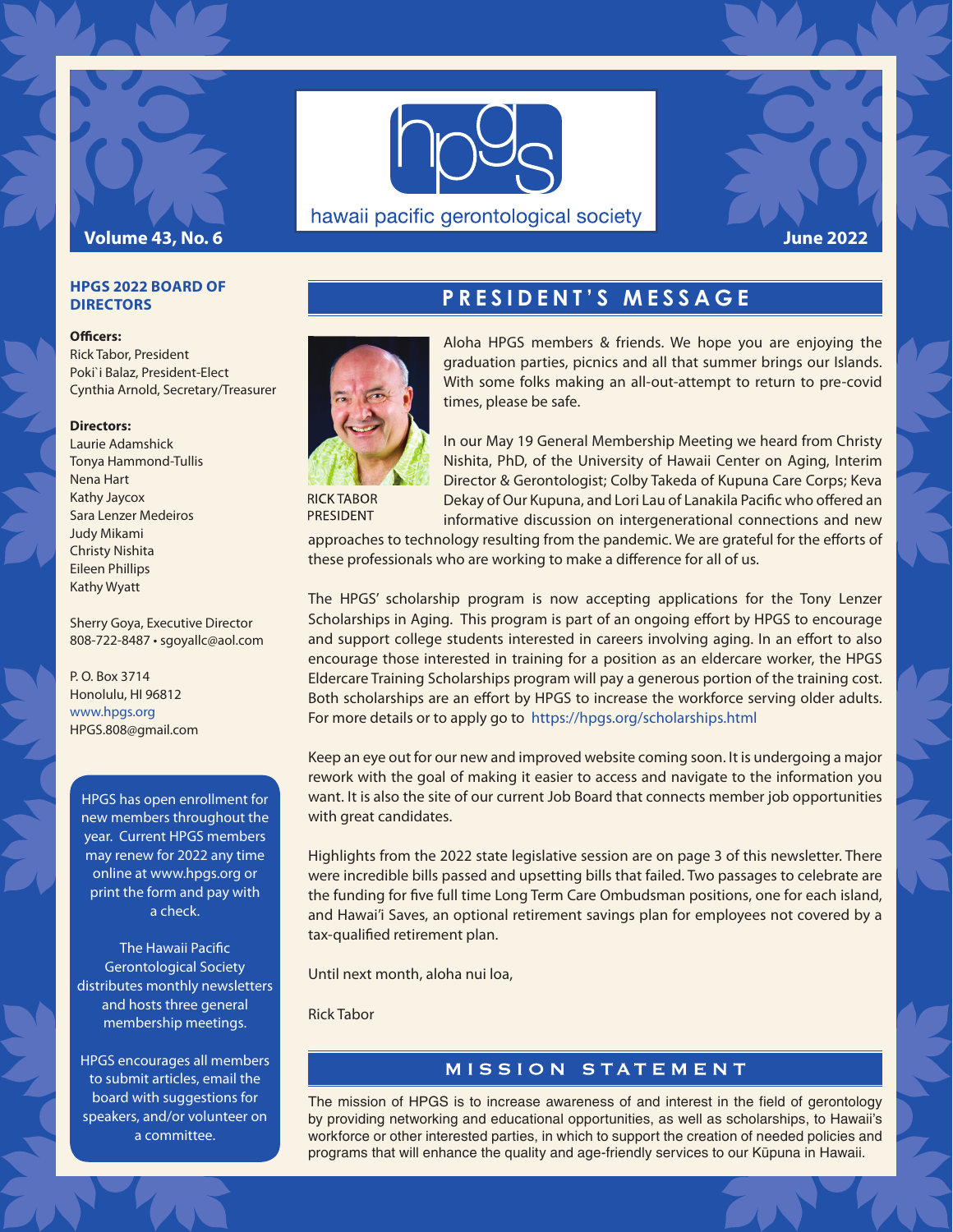#### **H P G S M E M B E R NEWS**

An HPGS member replied to HPGS Executive Director Sherry Goya's email when the newsletter was sent to her in early May. The newsletter is one of Sherry's responsibilities, and all issues can be found at www. hpgs.org; however, she would like to say that Board member and chair of the newsletter committee, Laurie Adamshick, also assists her. The HPGS member wrote: "Aloha, Sherry, I enjoy reading your outstanding newsletter, which consistently reflects your expertise as the editor in chief with well-written features, beautiful photographs, additional blurbs that highlight timely events, and advisories from your partner programs like Social Security and the Senior Medicare Patrol."

### **WORKSHOP SERIES EVENTS**

**Senior Medicare Patrol (SMP) Hawaii** Assuring Quality A Hallmark of Healthcare Presented by Justin Lam Thursday, June 9th, 10 to 11:30am Via Zoom - Email: info@smphawaii.org

**Alzheimers Association Caregiver Symposium** June 15th, from 10 until 2 Link: tinyurl.com/caregiversymposium

#### **WORKSHOP SERIES SURVEYS**

The Dept Health and EOA has two surveys to help assess the needs in the community.

To access the survey for Aging in Hawaii, which looks at issues facing our kupuna and tomorrow's older adults, please click on the following link: https://www.surveymonkey. com/r/OpenA\_EOA

To access the Hawaii survey that looks at issues facing Hawaii's caregivers, please click on the following link: https://www.surveymonkey.com/r/ OpenCG\_EOA

## **HAWAI'I LEGISLATIVE WRAP-UP**

Hawaii Alliance for Retired Americans and Kokua Council, held their 19th annual Good, Bad and Ugly Legislative Wrap-Up Session on Monday, May 23rd.

Senate President Ron Kouchi, Speaker Scott Saiki, Senators Sharon Moriwaki, Rosalyn Baker, Stanley Chang, and Joy San Benaventura, as well as Representatives Sylvia Luke, Gene Ward, Troy Hashimoto, Adrian Tam, and Gregg Takayama, discussed the session's "Good, Bad and Ugly" legislative results. Here is a summary of some of the legislation affecting older adults:

The **Long Term Care Ombudsman Program** has been managed by John McDermott, the sole full-time position covering 13,000 Hawai'i residents in longterm care statewide. LTCOP will now hire and certify five full-time island-dedicated Ombudsmen, providing adequate statewide staffing.

**Hawai'i Saves**, the Hawaii Retirement Savings Act will establish a state-run IRA program that will be offered beginning July 1, 2024, by employers who have been in business for more than two years and have one or more employees. It does not apply to businesses that have offered a tax-qualified retirement plan for the past two years. While the bill would require employers to automatically enroll covered employees into the state's program, they would have the option to opt out.

The Department of Human Services will appropriate funds to restore diagnostic, preventive, and restorative **dental benefi ts to adult Medicaid enrollees**, provided that it obtains maximum federal matching funds and pursues all funding sources, including private grants, prior to expending any general fund appropriations.

The **driver's license** renewal period for seniors was extended from two years to four years for licensees who are 70 years of age or older but younger than 80 years of age.

The proposal to merge the **Kupuna Care and Kupuna Caregivers** programs to give them more flexibility passed with \$1.5 million. It is hoped the Elderly Affairs Division will collect data on those requesting services, receiving services and on a wait-list for services.

As for the bad and ugly, Lila Mower, President of the Kokua Council, said "We hope that two goals that are dear to some kupuna advocates will gain success next year: insurance coverage to make hearing aids more accessible to those with hearing impairment, and what is euphemistically called "compassionate care" for those in their last days."

Failing to pass this session was a bill asking for state funding for the **Hawaii State Health Insurance Assistance Program (SHIP)**, a crucial program administered by the Hawaii Department of Health Executive Office on Aging to help people to navigate Medicare and make informed health insurance decisions. Additional state funding for this 100% federally funded program will help enhance services.

To watch the Good, Bad and Ugly please go to: https://youtu.be/bcs6jkoW6Ok

#### **RECONNECTING WITH CHRISTY NISHITA SCHOLARSHIP AWARDEES**



**Andrew Angeles** "The HPGS scholarship helped me successfully graduate from Hawaii Pacific University with a Masters Degree in Social Work in May of 2019 and become a Licensed Social Worker in March of 2020. I serve kupuna who are military veterans by helping them access services from the Department of Veterans Affairs and the community. My goal is to help them achieve a quality of life that honors their wishes. I am grateful to HPGS for its support in

my journey to serve our kupuna veterans."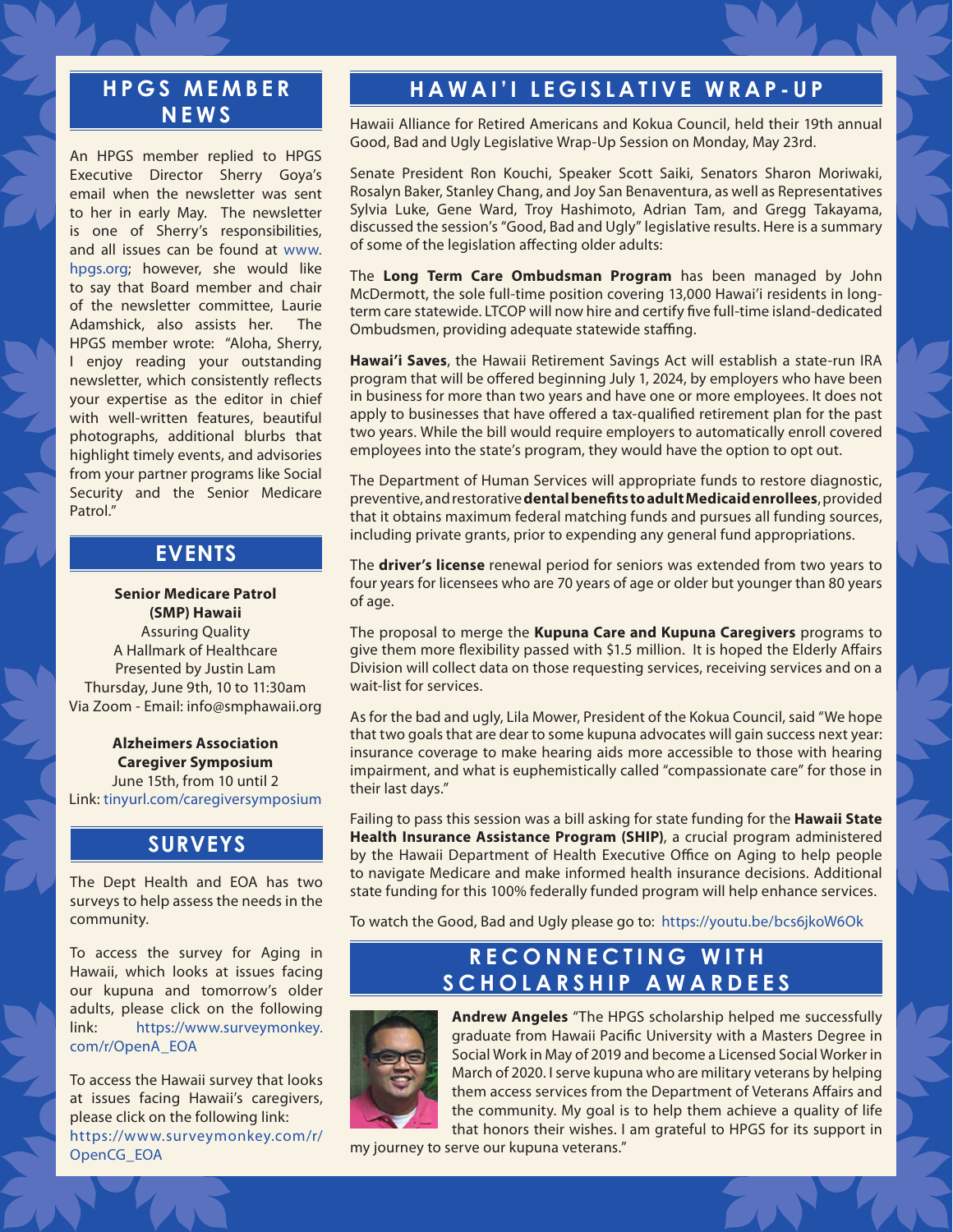### **T O N Y L E N Z E R SCHOLARSHIPS**

The Hawaii Pacific Gerontological Society (HPGS) raises funds and awards scholarships to college students with a serious interest in careers involving aging and older people. This year, HPGS is proud to offer five (5) undergraduate and graduate scholarships at \$2500 each. Please visit our website (https:// www.hpgs.org/scholarships.html) to learn more and forward this information to your students. The deadline for applications is July 1, 2022.

#### **OLDER COMMUNITY A M E R I C A N S HEALTH FAIR MONTH**

Every May, the Administration for Community Living leads our nation's observance of Older Americans Month. The theme for 2022 is "Age My Way".

Every year, Hawaii has a big celebration. Each of the four counties, Hawaii, Maui, Kauai, and Honolulu, asked for nominations from the public for outstanding Older Americans, and a man and a woman are chosen from each county out of all the nominations. The nominees are chosen because of their contributions to the community; and from Kauai County are Colleen Kasperek and Timothy Albao; from Maui County, JoAnn Rockwell and Ernest Rezents; from Hawaii County, Lucy Makuakane and Daniel Perreira; and from Honolulu County, Mae Fujii and Clarence Agena.

Olelo will be broadcasting the entire Hawaii Older Americans Month celebration on June 3rd, at 10am; and rebroadcast on June 5th at 6pm, June 6th at 8am, and June 7th at 4pm.

# **HPGS GENERAL MEMBERSHIP MEETING**

One of the best HPGS General Membership Meetings was held on Thursday, May 19th via Zoom. Christy Nishita, Ph.D., Interim Director from the **UH Center on Aging** began the meeting by discussing the value of social connections for older adults and connections across generations in particular. She discussed the challenges during the pandemic and the opportunities



for innovation in the approaches to support older adults. She then introduced the 3 programs- **Kupuna Care Corps, Our Kupuna**, and Lanakila Pacific's new **KupunaU** program. To close, she highlighted other opportunities to get involved with the Kupuna Collective (www.hiphi.org/kupuna) as well as UH Center on Aging's and HPGS' workforce development efforts. She also reminded the group about the HPGS scholarship opportunities. Visit the HPGS website to learn more (https://www.hpgs.org/scholarships.html).



Colby Takeda, CEO of Pear Suite, shared an update from **Kupuna Care Corps**, a joint collaboration with Hawaii Pacific Gerontological Society, Age-Friendly Honolulu, and Pear Suite. Since launching last year, Kupuna Care Corps has helped to train over 50 nursing, social worker, public health, and community health worker students, exposing them to local social service resources, empathy and communication skills, and career paths in aging. Utilizing an online data platform,

student volunteers support the social well-being of older adults through regular needs assessments, health education, regular check-ins, and resource linking to improve quality of life and increase independence. The project has already impacted thousands of lives and will continue into the fall with ongoing trainings. For more information, please contact colby@pearsuite.com.

**Our Kūpuna** supports low-income homebound kūpuna across Hawaii to ensure food security and safe in-home aging. Our Kūpuna matches each kūpuna with a nearby community volunteer who regularly checks on and shops for their kupuna by picking up and delivering essentials like groceries, medication, and household supplies. While food security is Our Kūpuna's primary mission, Our Kūpuna also aims to drive initiatives focused on isolation among the aging, compassionate and human-centered community volunteerism, and client-centered training for the next generation's professionals. Program Director Keva DeKay presented about Our Kūpuna's progress, innovative programs, and opportunities for community engagement. Intergenerational engagement offers supportive stimulation for the aging community, and there are many ways for students of all ages to connect with Hawaii's aging and in-need. Kupuna or volunteers can sign up on our website: ourkupuna.com.

**Lanakila Pacific** was excited to introduce Kupuna U—a collaborative online platform funded by the Administration for Community Living - at the May 19th HPGS General Membership Meeting. Kupuna U is a place where service providers can offer their



virtual activities and resources to a wider audience of local seniors. Seniors must register for Kupuna U and both registration and usage data will be provided to Kupuna U providers (for your enrollment and billable services as needed). If your organization has senior members, your members can also access Kupuna U and benefit from the variety of content provided by the network of partner providers. Come join us as we create a new virtual community for seniors to learn, socialize, and enjoy! For information on how to become a Kūpuna U partner provider or to schedule a demonstration of the platform, please contact James Li, email: jli@ lanakilapacific.org or call (808) 356-8581.